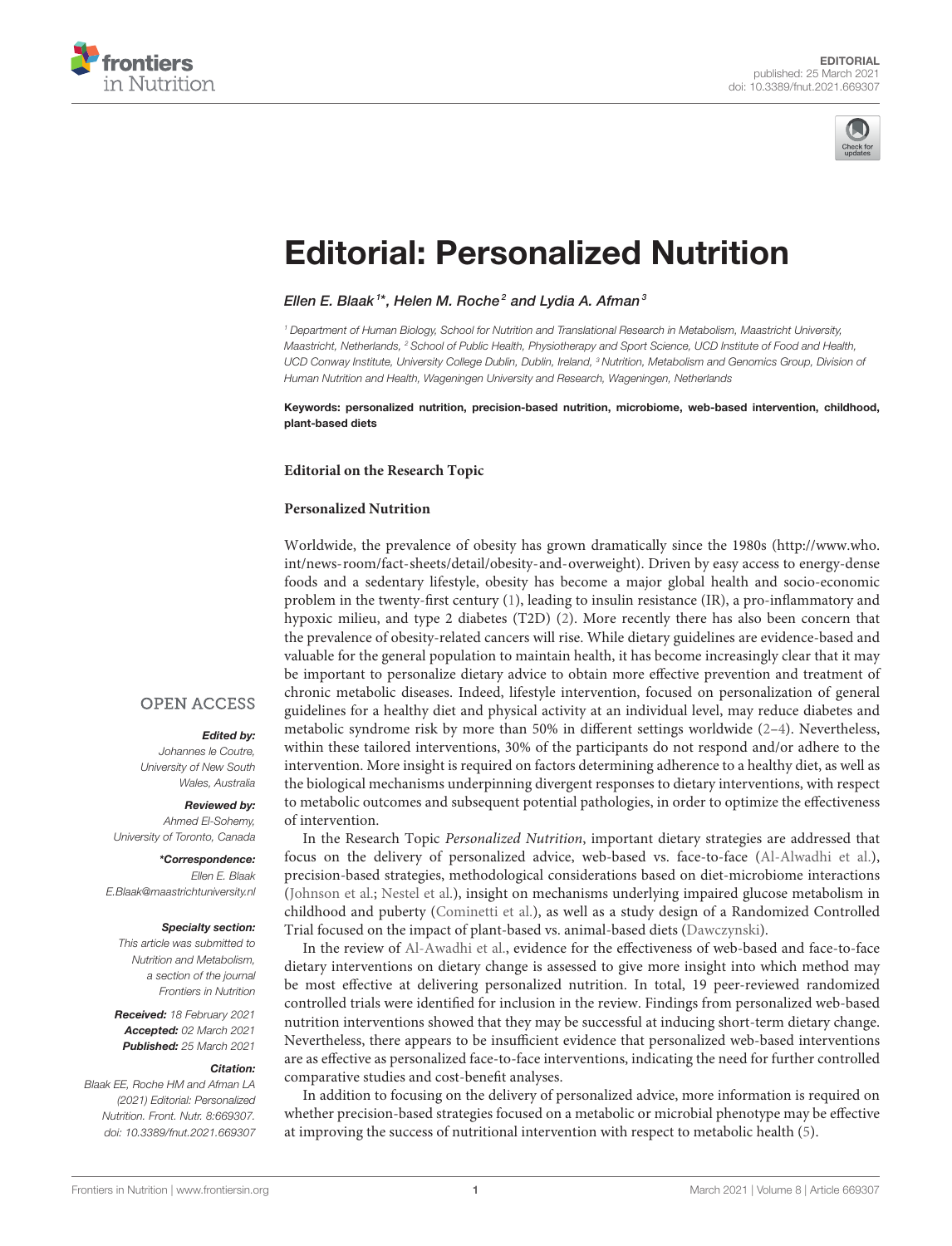Microbial responses to foods are very personalized. A landmark study within this field by Zeevi et al. [\(6\)](#page-2-4) showed that, despite high interpersonal variability in post-meal glucose profiles, personalized diets created with the help of a machine learning algorithm, including data reflecting dietary habits, physical activity, and gut microbiota, may be used to successfully resolve elevated postprandial glucose responses. Additionally, a 2020 study [PREDICT, [\(7\)](#page-2-5)] again showed that there is large variation in how individuals respond to different meals in a large, well-characterized cohort. Subsequently, the influence of person-specific factors, such as gut microbiome and genetics, on their response was estimated, as was the influence of meal macronutrient composition. [Nestel et al.](https://doi.org/10.3389/fnut.2020.594850) studied whether postprandial glucose response 60 min after a standardized breakfast (PPGR) was associated with gut microbial α-diversity (primary outcome) and explored whether postprandial responses of glucose and insulin were associated with specific microbiome taxa, colonic fermentation markers, and abiotic factors in 31 healthy individuals. They observed that the gut microbiome, measures of colonic fermentation, and abiotic factors (fecal characteristics and intestinal transit time) were not shown to be significantly associated with variability in postprandial responses. This may be related to the fact that contributions may be subtle. Indeed, the PREDICT study showed that the gut microbiome explained just 6% of the variability in glycemic responses [\(7\)](#page-2-5). However, the sample size is relatively small in the Nestel study. Nevertheless, interesting associations were observed between intestinal transit time and fasting glucose, as well as between fasting breath hydrogen and fasting insulin, which may require further study.

Studying diet-microbiome-host metabolism is complex due to high interindividual variation in both dietary intake and microbial composition, and the difficulty of controlling diet and microbiome covariation in observational and interventional studies. In the excellent review by [Johnson et al.,](https://doi.org/10.3389/fnut.2020.00079) variables that should be considered and controlled for in study designs are discussed. The review explores several other factors that need to be considered in future studies, including the requirement of multiple consecutive microbiome samples per study time point or phase and multiple days of dietary history prior to each microbiome sample whenever feasible. Additionally, the difficulty in quantifying dietary intake and analyzing microbial composition is discussed. Although the effects of diet on the microbiome may be observed within a day, subsequent impacts on host metabolism may take much longer to occur. The authors also recognize and review that diet-microbiome interactions may be personalized with consequences for initial stratification and/or sample size.

Personalized or precision-based strategies may also be relevant for different life stages since consumer needs, as well as health profiles, may vary across the lifespan. The obesity pandemic is also of great concern in children, with 124 million children worldwide currently obese [\(https://www.who.int/end](https://www.who.int/end-childhood-obesity/en/)[childhood-obesity/en/\)](https://www.who.int/end-childhood-obesity/en/). Importantly, [Cominetti et al.](https://doi.org/10.3389/fnut.2020.00139) addressed how temporal glycemic variations during childhood relate to physiological changes in central energy metabolism and substrate oxidation in the EarlyBird study. The EarlyBird study is a non-interventional, prospective cohort study that recruited 307 healthy UK children at age 5, and followed them annually throughout childhood for 12 years with longitudinal data on blood metabolite profile, anthropometry, and respiratory exchange ratio. They showed that fasting glycemia increases steadily during childhood, which is accompanied by increased insulin concentrations, and was positively associated with LDL and VLDL blood lipid signature, as well as greater fasting respiratory exchange ratio, reflecting a shift toward carbohydrate oxidation. Metabolome data show increased flux through glycolytic pathways, and complex changes in amino acids. These findings raise an important question: at what point do physiological changes, such as increasing fasting glycemia, begin to have pathophysiological consequences on cardiometabolic health? Greater understanding of the relation to the underlying mechanisms and pathogenic consequences may provide insights in to the relation with optimal intervention "windows" or time points.

Currently, consumers are driving demand for more plantbased diets and lifestyles in Europe. However, not much is known on the long-term effects on cardiometabolic health of specific lifestyles like flexitarians, vegetarians, and vegans. The biological impact of plant-based dietary interventions is very difficult to implement, wherein isocaloric dietary control groups allow true definition of relative efficacy, independent of energy and macronutrient composition. In the article by [Dawczynski,](https://doi.org/10.3389/fnut.2020.608854) a study design is presented of the NuEva study. This study aims to reveal the impact of chosen nutritional habits (Western diet, flexitarians, vegetarians, vegans) on health status and disease risk with respect to physiological benefits or possible pathophysiological consequences, resulting from longterm implementation of the studied diets. It is a 12-month parallel-designed trial (with 12 months follow-up) with at least 55 participants for each diet (vegetarian, vegan, flexitarian [rare meat/sausage consumption, once or twice per week]), and participants who consume a traditional Western diet as the control group. Major questions that will be answered are: Is it possible to ensure an adequate intake of all essential nutrients; are land-based n-3 PUFA from linseed oil a suitable source to ensure an adequate status of n-3 LC-PUFA; and what impact has each diet had on health and disease and in particular, cardiovascular risk? This study may provide important information on more personalized guidance of groups with specific dietary habits.

In conclusion, it is increasingly evident that one size does not fit all. Thus, personalized or precision-based dietary intervention strategies provide the opportunity to increase the effectiveness of dietary prevention and treatment of chronic metabolic diseases. The present Research Topic addresses different interesting aspects related to personalized delivery of dietary guidance, metabolic profiling of specific age groups, as well as precisionbased strategies and methodological considerations based on diet-microbe-host interactions. Overall, we still need more research on the most optimal implementation of dietary advice as well as to relating (epi)genetic, microbial, and metabolic phenotypes to intervention outcomes to define more optimal diets for individuals with or predisposed to chronic metabolic diseases. In this, the different etiologies toward T2D,